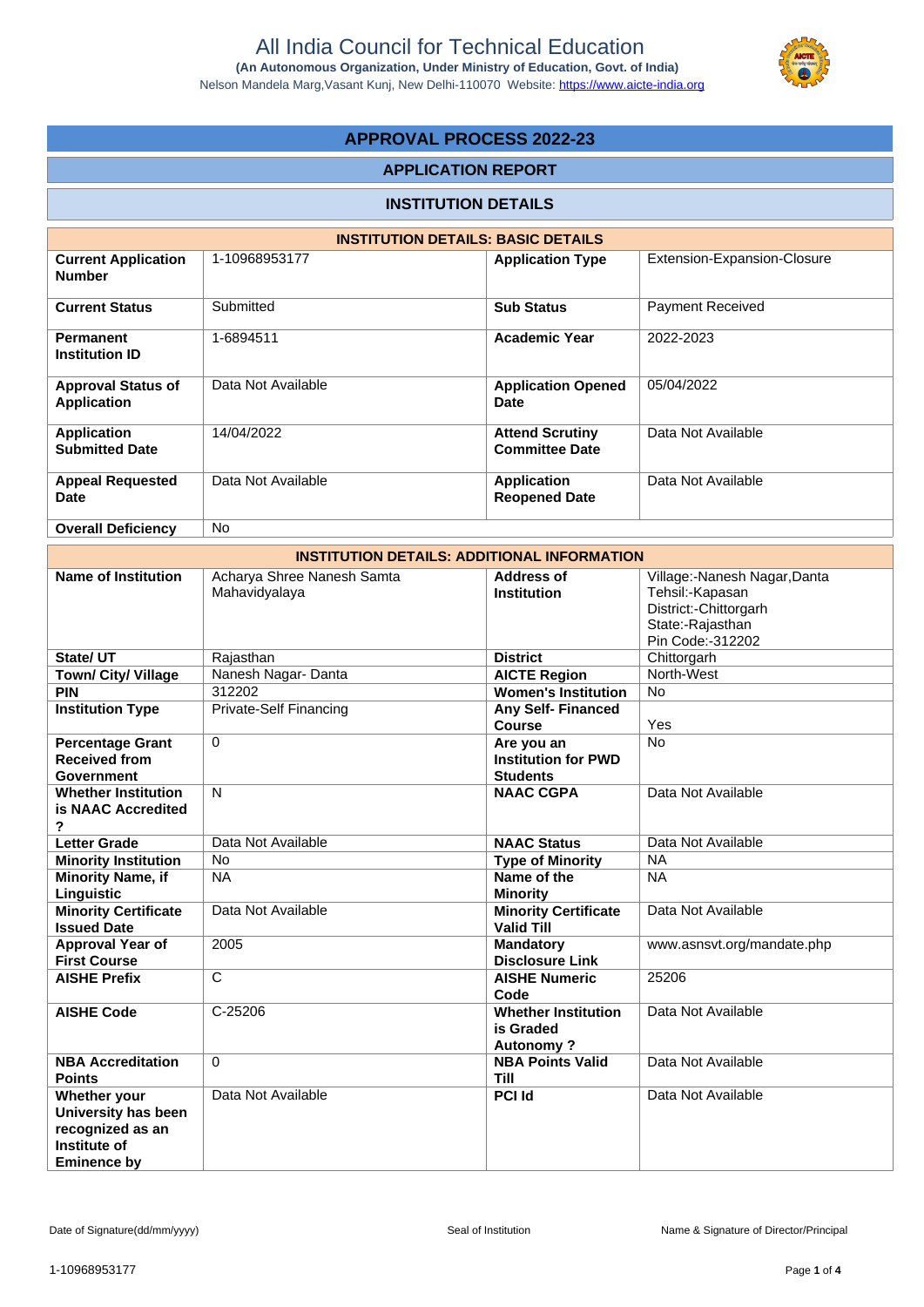| MHRD?                                    |                    |                                       |                                            |                         |  |  |  |  |  |  |  |  |
|------------------------------------------|--------------------|---------------------------------------|--------------------------------------------|-------------------------|--|--|--|--|--|--|--|--|
| <b>COA Id</b>                            | Data Not Available |                                       |                                            |                         |  |  |  |  |  |  |  |  |
|                                          |                    |                                       |                                            |                         |  |  |  |  |  |  |  |  |
| <b>HOI &amp; Faculty Members</b>         |                    |                                       |                                            |                         |  |  |  |  |  |  |  |  |
|                                          |                    | <b>PRINCIPAL / DIRECTOR</b>           |                                            |                         |  |  |  |  |  |  |  |  |
| <b>PERSONAL DETAILS</b>                  |                    |                                       |                                            |                         |  |  |  |  |  |  |  |  |
| <b>Surname/Family name</b>               |                    | Pandey                                | <b>First Name</b>                          | Sanjeev Kumar           |  |  |  |  |  |  |  |  |
| <b>Father's Name</b>                     |                    | Ram Bahadur Pandey                    | <b>Mother's Name</b>                       | Jantri Devi             |  |  |  |  |  |  |  |  |
| Date of Birth                            |                    | 05/02/1973                            | <b>Mobile Number</b>                       | 6350015587              |  |  |  |  |  |  |  |  |
| <b>STD</b> code                          |                    | 1476                                  | <b>Land Phone Number</b>                   | 287410                  |  |  |  |  |  |  |  |  |
| <b>Email</b>                             |                    | asnsvt@yahoo.com                      | <b>PAN</b>                                 | ATYPP8927C              |  |  |  |  |  |  |  |  |
| <b>EDUCATIONAL DETAILS</b>               |                    |                                       |                                            |                         |  |  |  |  |  |  |  |  |
| <b>Doctorate Degree</b>                  |                    | Yes                                   | <b>Master's Degree</b>                     | <b>MCA</b>              |  |  |  |  |  |  |  |  |
| <b>Bachelor's Degree</b>                 |                    | B.Sc.                                 | <b>Other Qualifications</b>                | PH.D                    |  |  |  |  |  |  |  |  |
| <b>International Certification (If</b>   | <b>NO</b>          |                                       | <b>Field of Specialization</b>             | <b>COMPUTER SCIENCE</b> |  |  |  |  |  |  |  |  |
| Any)                                     |                    |                                       |                                            |                         |  |  |  |  |  |  |  |  |
|                                          |                    | <b>DETAILS RELATED TO PROFFESSION</b> |                                            |                         |  |  |  |  |  |  |  |  |
| Date of joining the Institution          |                    | 15/06/2007                            | <b>Appointment Type</b>                    | Regular                 |  |  |  |  |  |  |  |  |
| <b>Exact Designation</b>                 |                    | Principal                             |                                            |                         |  |  |  |  |  |  |  |  |
|                                          |                    | <b>WORK EXPERIENCE DETAILS</b>        |                                            |                         |  |  |  |  |  |  |  |  |
| <b>Teaching Experience (Years)</b>       | 19                 |                                       | <b>Research Experience (Years)</b>         | $\overline{4}$          |  |  |  |  |  |  |  |  |
| <b>Industry Experience (Years)</b>       | $\Omega$           |                                       |                                            |                         |  |  |  |  |  |  |  |  |
|                                          |                    | <b>OTHER DETAILS</b>                  |                                            |                         |  |  |  |  |  |  |  |  |
| <b>Research Projects Guided - UG</b>     | 0                  |                                       | <b>Research Projects Guided -</b><br>PG    | 30                      |  |  |  |  |  |  |  |  |
| <b>Research Projects Guided -</b><br>PhD | $\Omega$           |                                       | <b>Number of Books Published</b>           | $\Omega$                |  |  |  |  |  |  |  |  |
| <b>Papers Published - National</b>       | 3                  |                                       | <b>Papers Published -</b><br>International | $\Omega$                |  |  |  |  |  |  |  |  |

| <b>FACULTY NORMS AND PAY SCALE</b>                                                   |     |
|--------------------------------------------------------------------------------------|-----|
| Are all Approved teaching Faculty Members being paid as per present AICTE pay scale? | Yes |
| Are all the teaching Faculty Members, as per AICTE/UGC Norms?                        | Yes |
| List of Faculty Members and data uploaded on the institution's web portal.           | Yes |

|                          | <b>FACULTY MEMBERS LIST</b><br>Details available as on AICTE Web Portal |           |                                    |                 |       |               |              |                          |                                    |                         |                    |                 |                             |                             |                |            |                                                   |              |
|--------------------------|-------------------------------------------------------------------------|-----------|------------------------------------|-----------------|-------|---------------|--------------|--------------------------|------------------------------------|-------------------------|--------------------|-----------------|-----------------------------|-----------------------------|----------------|------------|---------------------------------------------------|--------------|
| Sr. No.                  | Faculty ID                                                              | Programme | Course                             | Type<br>Faculty | FT/PT | Name<br>First | Surname      | <b>Exact Designation</b> | Date of Joining the<br>Institution | <b>Appointment Type</b> | Doctorate          | Master's Degree | s Degree<br><b>Bachelor</b> | <b>Other Qualifications</b> | Card<br>Aadhar | PAN Card   | the Last Financial Year<br>Total Gross Salary for | Scale<br>Pay |
| $\overline{\phantom{0}}$ | 1-3206819654                                                            | MCA       | MASTER OF COMPUTER<br>APPLICATIONS |                 | ᄂ     | <b>HARISH</b> | SHARMA       | ASST PROFESSOR           | 16/05/2014                         | Regular                 | $\hat{\mathsf{z}}$ | MCA             | ВCА                         |                             | 656249752579   | LBAPS6734H | 12000                                             | Consolidated |
| $\sim$                   | 1-3208344695                                                            | MCA       | MASTER OF COMPUTER<br>APPLICATIONS |                 | 岀     | <b>SANJAY</b> | <b>KUMAR</b> | ASST PROFESSOR           | 05/11/2014                         | Regular                 | $\frac{\circ}{2}$  | MCA             | ВCА                         |                             | 491949633767   | DQCPK8621N | 96000                                             | Consolidated |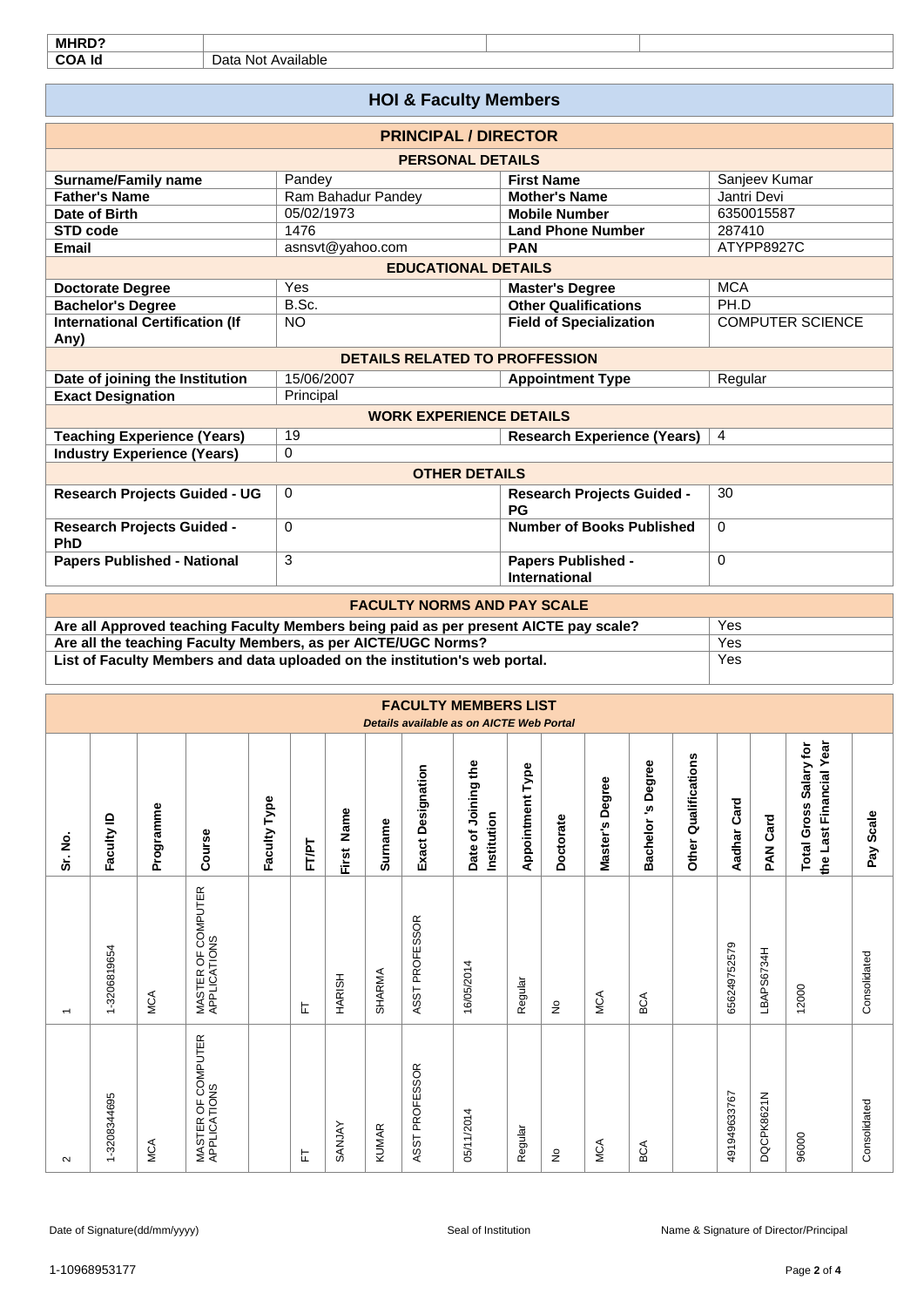| ო | 1-9471279290                    | MCA        | MASTER OF COMPUTER<br>APPLICATIONS     |         |   | SONU          | BAREGAMA | ASST PROFESSOR         | 20/01/2021 | Regular | $\frac{1}{2}$ |     |              |                          |              | EHYPB4616Q        |        |              |
|---|---------------------------------|------------|----------------------------------------|---------|---|---------------|----------|------------------------|------------|---------|---------------|-----|--------------|--------------------------|--------------|-------------------|--------|--------------|
| 4 | 1-484869409                     | <b>MCA</b> | MASTERS IN<br>COMPUTER<br>APPLICATIONS | PG      | 눈 | SANJEEV       | PANDEY   | PROFESSOR              | 15/06/2007 | Regular | Yes           | MCA | <b>B.SC.</b> | JAVA, WEB<br>DEVELOPMENT | 555426857728 | ATYPP8927C        | 237000 | Consolidated |
| ഥ | 1-484869447                     | <b>MCA</b> | MASTERS IN<br>COMPUTER<br>APPLICATIONS | CO<br>L | 匸 | <b>SHANTI</b> | SALVI    | ASSOCIATE<br>PROFESSOR | 08/11/2010 | Regular | $\frac{1}{2}$ | MCA | <b>B.SC.</b> |                          | 582332288224 | <b>FMTPS2811H</b> | 144000 | Consolidated |
|   | <b>ODL FACULTY DETAILS</b>      |            |                                        |         |   |               |          |                        |            |         |               |     |              |                          |              |                   |        |              |
|   | Data not entered by Institution |            |                                        |         |   |               |          |                        |            |         |               |     |              |                          |              |                   |        |              |
|   | <b>OL FACULTY DETAILS</b>       |            |                                        |         |   |               |          |                        |            |         |               |     |              |                          |              |                   |        |              |
|   | Data not entered by Institution |            |                                        |         |   |               |          |                        |            |         |               |     |              |                          |              |                   |        |              |